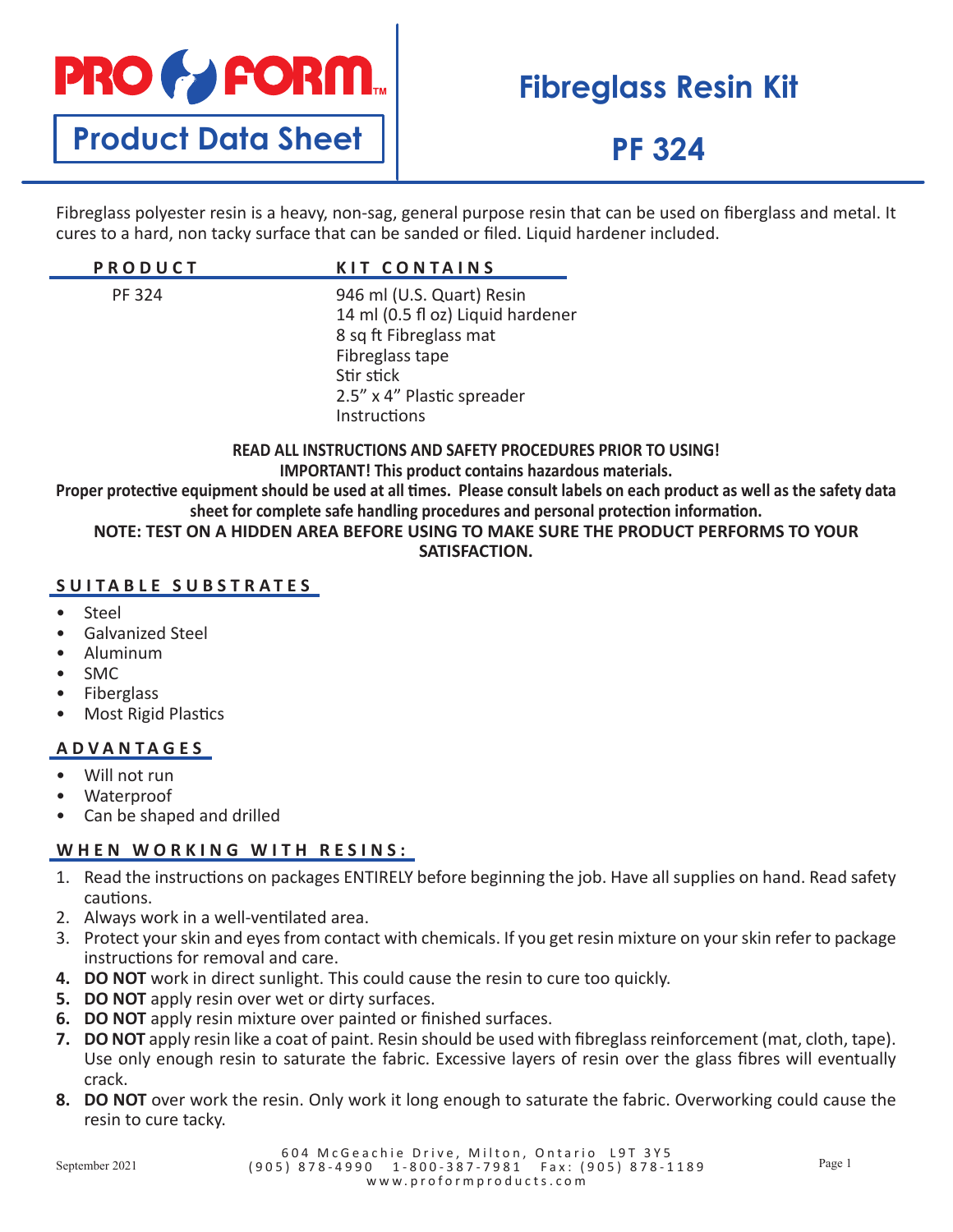

## **Fibreglass Resin Kit**

# **Product Data Sheet**

## **PF 324**

## **HOW TO LAY UP RESIN WITH FIBREGLASS FABRIC:**

- 1. Clean repair area to remove all dirt, wax, grease and oil.
- 2. Rough sand surface, wipe clean and dry.
- 3. Mix and apply resin to surface. If resin soaks in, a second coat may be required. **NOTE:** Only apply enough resin to thoroughly saturate the fibreglass mat or cloth.
- 4. Starting at one end, unroll and lay fabric down, working it into the resin. Using a paint brush, or squeegee, work out all the bubbles and wrinkles. Good saturation is when the fibreglass cloth or mat appears to disappear. **NOTE:** For best adhesion, fibreglass cloth should be saturated with resin prior to application to repair area. However, on single layer applications, fibreglass cloth may be laid onto the surface before saturating with resin.

## **REPAIRING HOLES:**

- 1. Clean and remove paint, varnish or any other foreign matter surrounding the damaged area. Surface must be free of damage debris. Bevel outside edge of hole at an approximate 20° angle. Rough sand and wipe clean and dry area. Repeat this step on the reverse side of the repair if accessible.
- 2. Cut two pieces of fibreglass cloth or mat, large enough so that the patches will extend past the edges of the hole by at least 2". Mix and apply resin mixture to the back side of the repair then lay the fibreglass patch over the repair, working it into the resin.
- 3. Once the backing patch has hardened, sand the exposed area on the face of the repair. Mix and apply resin mixture to the front side of the repair. Lay fibreglass patch over the repair, working it into the resin and allow to cure. Note: Build up the layer to equal the original thickness.
- 4. Sand the repair to contour and fill the low area with Pro Form Filler.

### **MIX RESIN AND HARDENER USING THE CHART BELOW:**

|                                                                      | Recommended Resin/Hardener Mixture |                        |                      |
|----------------------------------------------------------------------|------------------------------------|------------------------|----------------------|
| Air Temp                                                             | Per oz.                            | Quart                  | Gallon               |
| $15^{\circ}$ C - 21 $^{\circ}$ C (60 $^{\circ}$ C - 70 $^{\circ}$ F) | 18 drops                           | $0.57$ fl oz $(17$ cc) | $2.30 f$ oz (68 cc)  |
| $22^{\circ}$ C - 32 $^{\circ}$ C (71 $^{\circ}$ C - 90 $^{\circ}$ F) | 12 drops                           | 0.37 fl oz (11 cc)     | 1.35 fl oz (40 cc)   |
| 33°C and above $(91°F +)$                                            | 10 drops                           | $0.30$ fl oz (9 cc)    | $1.22$ fl oz (36 cc) |

### **FINISHING TIPS:**

- To prevent the cloth pattern from showing through, a surface layer of fibreglass mat should be applied.
- Once the resin is cured, it should be sanded to the desired smoothness before painting or top coating.
- For outdoor applications where it is exposed to the ultra volet rays of the sun, a protective top coat is recommended.

### **TECHNICAL DATA:**

|                       | <b>PF 175 946 ml (U.S. Quart) Resin</b> |
|-----------------------|-----------------------------------------|
| <b>Physical State</b> | Liquid                                  |
| Color:                | Red                                     |
| Odour:                | Aromatic                                |
| Solubility:           | Slightly soluble in water               |